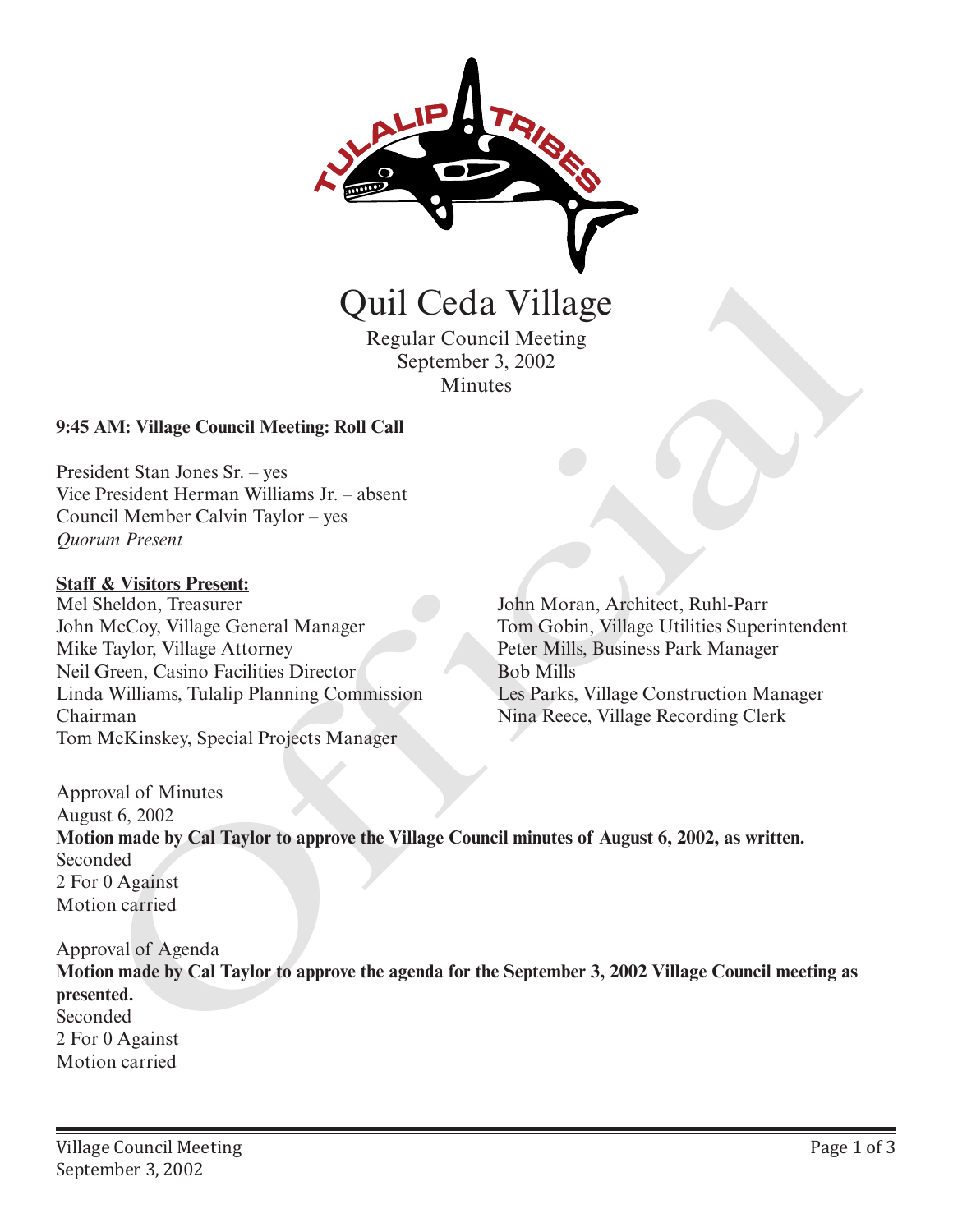## **Old Business**

City of Marysville 240 Water Zone Water is on - no major problems encountered

Quil Ceda Village Utilities & Environmental Services Fee Schedule Speakers: John McCoy; Stan Jones; Mike Taylor, Cal Taylor, Nina Reece

Fees should be the same as Marysville. By imposing Marysville's rural utility fee schedule, the Quil Ceda Village Utilities will not be able to recover their operation & maintenance costs. Due to the smaller customer base, costs are higher for the Village Utilities. The Council is willing to ask the Tribes to subsidize the QCV Utilities department for a longer period of time than original planned. As the customer base increases, QCV Utilities will have rates similar to Marysville's rates. Capital improvement costs have been recovered up front in some of the leases. Some are spread out over a longer period of time. Keeping the rates at the local Marysville utility rate gives the Tribes a tool to use when negotiating leases for future development. scheme<br>
Scheme and McCoy; Stan Jones; Mike Taylor, Cal Taylor, Nina Recee<br>
should be the same as Marysville. By imposing Marysville's trard utility fee schedule, the Quil<br>
should be the same as Marysville. By imposing Mary

## **Motion made by Cal Taylor to adopt the Sewer and Water Rate equivalent to the City of Marysville.** Seconded

2 For, 0 Against Motion carried

### **New Business:**

Quil Ceda Village Official Media Speaker: John McCoy - FYI

The Village will begin using the Herald

Quil Ceda Place Retail Center Towing Contract Speakers: John McCoy; Linda Williams; Mike Taylor

Discussion on advantage or disadvantage to using just one towing company. It's easier if there is just one contract, otherwise, each company posts signs and the owner of a towed vehicle won't know where the vehicle was taken. Contract should say that Quil Ceda Village needs to have the 10 day out clause. John will decide where the towing company can post signs prior to signing the contract.

**Motion made by Cal Taylor to approve the Contract with Dick's Towing with the 10 day out clause included.** Seconded 2 For, 0 No Motion carried